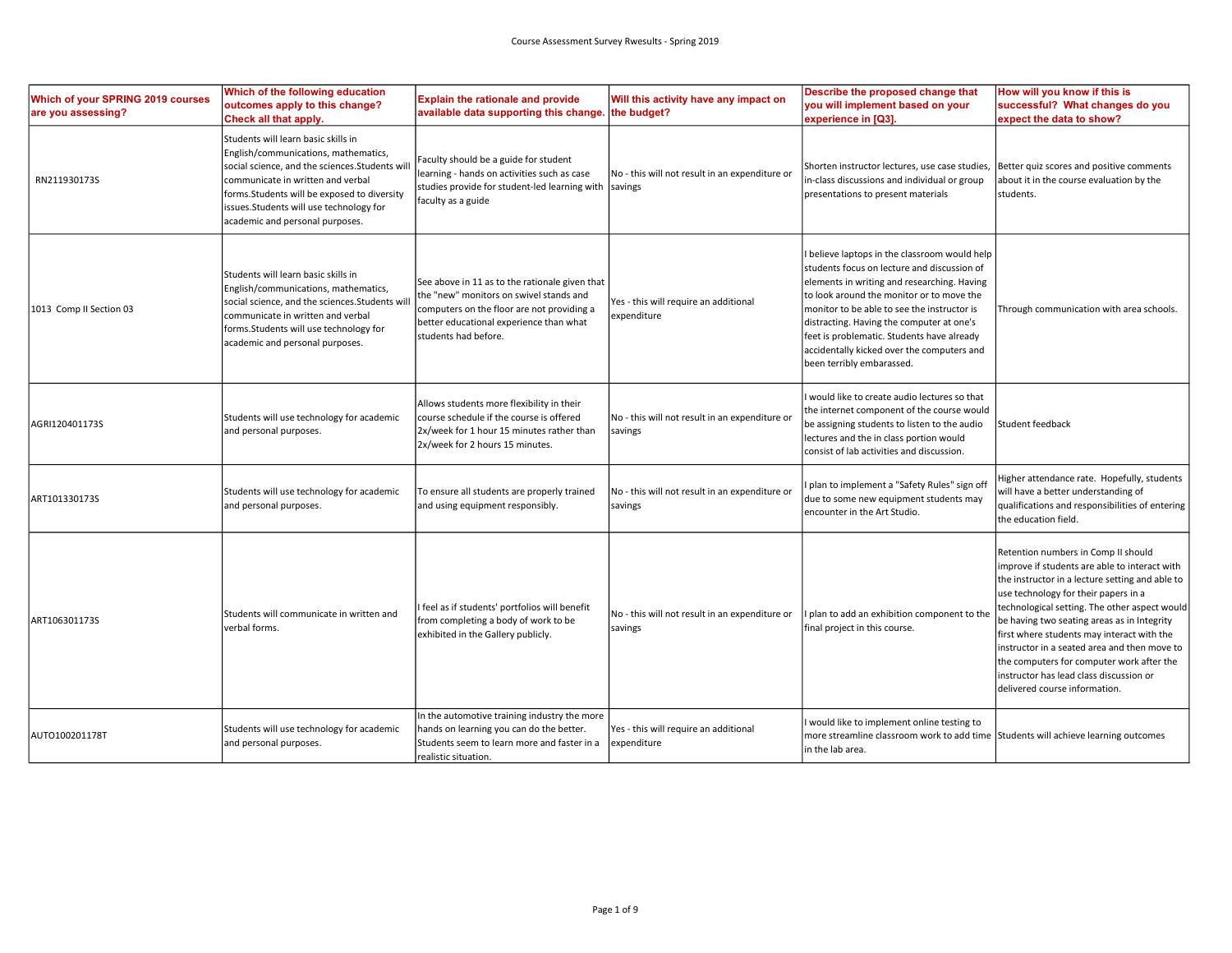| Which of your SPRING 2019 courses<br>are you assessing? | Which of the following education<br>outcomes apply to this change?<br>Check all that apply.                                                                                                                                                                                                       | <b>Explain the rationale and provide</b><br>available data supporting this change. the budget?                                                                                                                                                                                                                                                                | Will this activity have any impact on                     | Describe the proposed change that<br>you will implement based on your<br>experience in [Q3].                                                                                                                                                                                                                                    | How will you know if this is<br>successful? What changes do you<br>expect the data to show? |
|---------------------------------------------------------|---------------------------------------------------------------------------------------------------------------------------------------------------------------------------------------------------------------------------------------------------------------------------------------------------|---------------------------------------------------------------------------------------------------------------------------------------------------------------------------------------------------------------------------------------------------------------------------------------------------------------------------------------------------------------|-----------------------------------------------------------|---------------------------------------------------------------------------------------------------------------------------------------------------------------------------------------------------------------------------------------------------------------------------------------------------------------------------------|---------------------------------------------------------------------------------------------|
| AUTO102315173H                                          | Students will learn basic skills in<br>English/communications, mathematics,<br>social science, and the sciences. Students will<br>communicate in written and verbal<br>forms. Students will be exposed to diversity<br>issues.Students will use technology for<br>academic and personal purposes. | Some students have difficulty cooperating<br>with each other at times. We have more time<br>in the lab, which will necessitate a more<br>involved and elaborate set of activities in the<br>shop, which is fortunate.                                                                                                                                         | No - this will not result in an expenditure or<br>savings | Lab assignments will be more detailed, with<br>more focus on repetition, diagnosis of more<br>uncommon issues, and help students build<br>better working relationships with peers.                                                                                                                                              |                                                                                             |
| BIOL1004L01173S, BIOL1004L02173S,<br>BIOL1004L03173S    | Students will learn basic skills in<br>English/communications, mathematics,<br>social science, and the sciences. Students wi<br>communicate in written and verbal<br>forms. Students will be exposed to diversity<br>issues.                                                                      | Reduced numbers of lab assignments to<br>make it easier to return graded work to<br>students more timely. And the Curriculum<br>Enrichment assignment is a new assignment<br>(one year old). The guidelines have become<br>more detailed and I think make it easier for<br>students to complete. The CE assignment is<br>designed highlight diversity issues. | No - this will not result in an expenditure or<br>savings | Reduced lab assignments to make it easier to<br>return graded work to students more timely.<br>The Curriculum Enrichment assignment is<br>getting more detailed.                                                                                                                                                                | No Change                                                                                   |
| BIOL101301173S                                          | Students will communicate in written and<br>verbal forms.Students will use technology fo<br>academic and personal purposes.                                                                                                                                                                       | It is an anatomy course but it has been<br>difficult in the past to showcase anatomy on<br>Morticia when a number of students are<br>viewing the activities through video.                                                                                                                                                                                    | Yes - this will require an additional<br>expenditure      | can see the course being online but require<br>students (even those from the remote CVN<br>sites) to come to campus once or twice a<br>semester for a lab practical exam using<br>Morticia. Even if the course remains this odd<br>mix of hybrid, face-to-face, and online, the<br>on site lab testing could still be arranged. |                                                                                             |
| BIOL1024L01173S, BIOL1024L02173S                        | Students will learn basic skills in<br>English/communications, mathematics,<br>social science, and the sciences. Students wil<br>communicate in written and verbal forms.                                                                                                                         | Having students label diagrams will provide<br>students with another learning opportunity<br>and help them study improving overall<br>grades                                                                                                                                                                                                                  | No - this will not result in an expenditure or<br>savings | Will be updating worksheets to include more<br>diagrams to help students study anatomy as<br>well as revising the types of lab activities to<br>be done.                                                                                                                                                                        |                                                                                             |
| BIOL2004L01173S                                         | Students will use technology for academic<br>and personal purposes.                                                                                                                                                                                                                               | Better understanding of the materials leading No - this will not result in an expenditure or<br>to better grades                                                                                                                                                                                                                                              | savings                                                   | would like to spend a little more time on<br>lecture materials by incorporating more<br>videos to help students understand difficult<br>concepts. I will also incorporate these into<br>my PowerPoints that are available to<br>students both inside and outside of the<br>classroom                                            |                                                                                             |
| BIOL2004L30173S                                         | Students will learn basic skills in<br>English/communications, mathematics,<br>social science, and the sciences.                                                                                                                                                                                  | Students struggle with the terms in lecture<br>but this provides students a better/required<br>opportunity to utilize the terms.                                                                                                                                                                                                                              | No - this will not result in an expenditure or<br>savings | Utilize a new lab worksheet to help student<br>understand directional terms, anatomical<br>terms, etc.                                                                                                                                                                                                                          | Success rate above 60%. Usually closer to<br>70%                                            |
| BIOL2014L01173S, BIOL2014L30173S                        | Students will learn basic skills in<br>English/communications, mathematics,<br>ocial science, and the sciences.                                                                                                                                                                                   | Regular attendance to class improves student   No - this will not result in an expenditure or<br>grades                                                                                                                                                                                                                                                       | savings                                                   | no change, continue the make-up policy this<br>semester to encourage better attendance                                                                                                                                                                                                                                          | Have a similar success rate as last semester                                                |
| BIOL2014L02173S                                         | Students will learn basic skills in<br>English/communications, mathematics,<br>social science, and the sciences.                                                                                                                                                                                  | Students should have a combination of<br>points from exams and lab, currently there is<br>higher percentage of lab points than I would<br>like (goal is around 25%), meaning students<br>may be able to fail exams but still pass the<br>course.                                                                                                              | No - this will not result in an expenditure or<br>savings | will be changing the number of points<br>students receive for lab points in order for<br>the points to match my syllabus. Currently<br>they are receiving more points and it has<br>been a work in progress since Fall 2017                                                                                                     | Measuring the success rate                                                                  |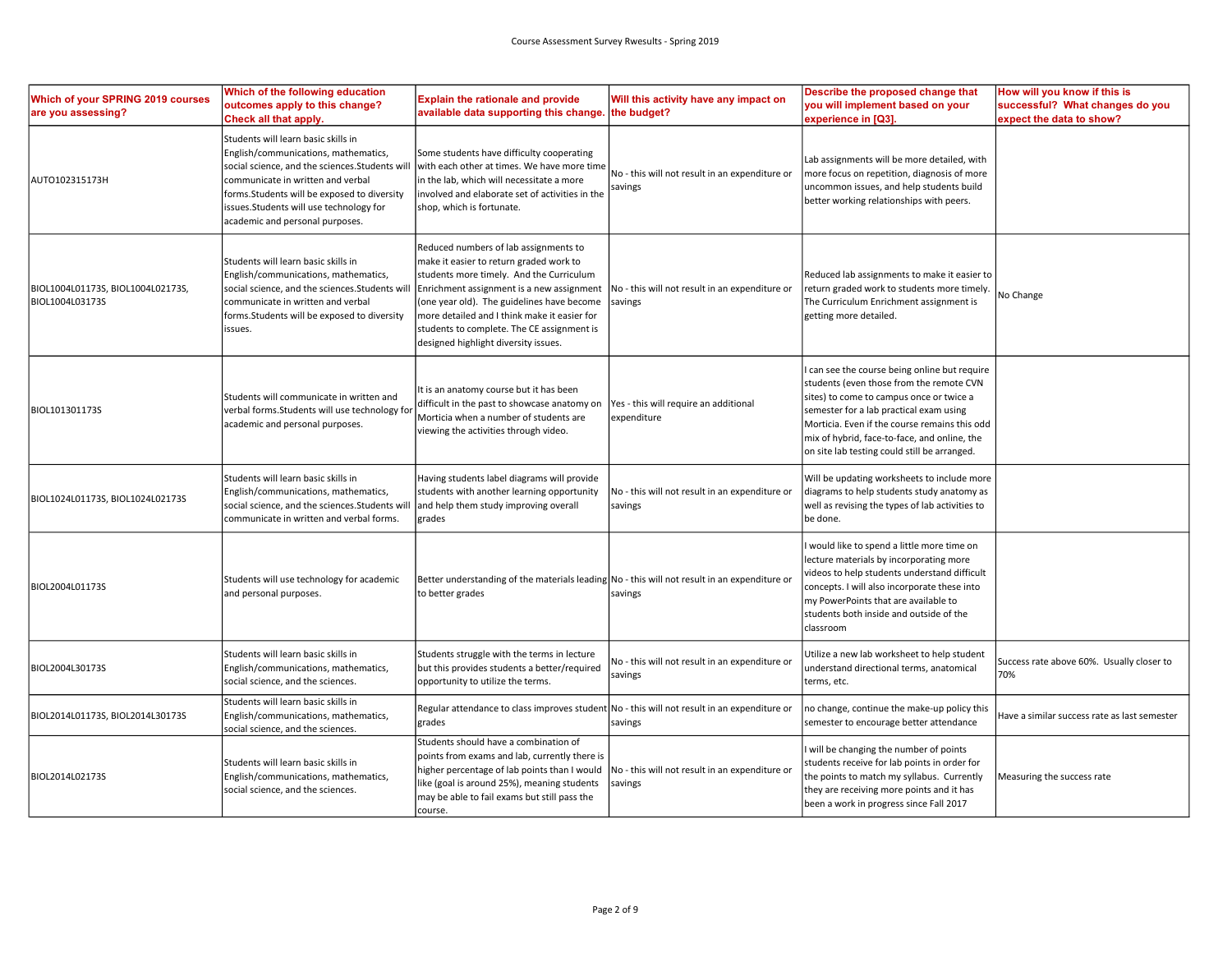| Which of your SPRING 2019 courses<br>are you assessing? | Which of the following education<br>outcomes apply to this change?<br>Check all that apply.                                                                                                                                                                                                        | <b>Explain the rationale and provide</b><br>available data supporting this change                                                                                                                                                             | Will this activity have any impact on<br>the budget?      | Describe the proposed change that<br>you will implement based on your<br>experience in [Q3].                                                                                                                  | How will you know if this is<br>successful? What changes do you<br>expect the data to show? |
|---------------------------------------------------------|----------------------------------------------------------------------------------------------------------------------------------------------------------------------------------------------------------------------------------------------------------------------------------------------------|-----------------------------------------------------------------------------------------------------------------------------------------------------------------------------------------------------------------------------------------------|-----------------------------------------------------------|---------------------------------------------------------------------------------------------------------------------------------------------------------------------------------------------------------------|---------------------------------------------------------------------------------------------|
| BIOL2104L01173S                                         | Students will learn basic skills in<br>English/communications, mathematics,<br>social science, and the sciences.                                                                                                                                                                                   | Students will be able to complete labs in the<br>time provided and yield some significant<br>results rather than none.                                                                                                                        | No - this will not result in an expenditure or<br>savings | A few labs need to be reworked so there is<br>enough time in class to get the work done.<br>Also a lab was not yielding results so I will be<br>changing the source of where organisms are<br>collected from. | Performance on exams might increase.                                                        |
| BUS210301173SHUMAN RELATIONS IN<br><b>BUSINESS</b>      | Students will learn basic skills in<br>English/communications, mathematics,<br>social science, and the sciences. Students will<br>communicate in written and verbal<br>forms. Students will be exposed to diversity<br>issues. Students will use technology for<br>academic and personal purposes. | Using Zoom technology allows a more<br>diverse group of students to be part of the<br>course, no longer being hindered by conflicts savings<br>with family or work schedules.                                                                 | No - this will not result in an expenditure or            | By delivering instruction via Zoom<br>technology, students can be in the<br>classroom, join class via Zoom, or complete<br>the class online.                                                                  | The same success rate or better                                                             |
| BUS211301173S                                           | Students will learn basic skills in<br>English/communications, mathematics,<br>social science, and the sciences. Students will   knowledge in the curriculum as well as cross<br>communicate in written and verbal<br>forms. Students will use technology for<br>academic and personal purposes.   | The project would assess students<br>campus assessment of knowledge in<br>communication, written and verbal.                                                                                                                                  | No - this will not result in an expenditure or<br>savings | A large project                                                                                                                                                                                               | Student comments and evaluation of the<br>course                                            |
| BUS272301173SLODGING & FACILITIES<br>MANAGEMENT         | Students will learn basic skills in<br>English/communications, mathematics,<br>social science, and the sciences. Students wi<br>communicate in written and verbal<br>forms.Students will be exposed to diversity<br>issues.Students will use technology for<br>academic and personal purposes.     | Using Zoom technology allows a more<br>diverse group of students to be part of the<br>course, no longer being hindered by conflicts savings<br>with family or work schedules.                                                                 | No - this will not result in an expenditure or            | By delivering instruction via Zoom<br>technology, students can be in the<br>classroom, join class via Zoom, or complete<br>the class online.                                                                  |                                                                                             |
| BUS273301173SCONVENTION/CONFERENC<br>E SALES/SERVICE    | Students will communicate in written and<br>verbal forms. Students will use technology for campus seated. Zoom technology will allow<br>academic and personal purposes.                                                                                                                            | Currently class size is small because of<br>unavailability of access to class except for on<br>students to come to class or sign into class<br>from home, or complete the course online.                                                      | No - this will not result in an expenditure or<br>savings | Will change from fully seated to a hybrid<br>using the Zoom technology allowing students<br>more access to the class regardless of<br>employment schedules, child care issues.                                |                                                                                             |
| CHEM1024L01173S                                         | Students will learn basic skills in<br>English/communications, mathematics,<br>social science, and the sciences.                                                                                                                                                                                   | lower than desired test scores                                                                                                                                                                                                                | No - this will not result in an expenditure or<br>savings | Use textbook publisher software to require<br>homework to be done                                                                                                                                             |                                                                                             |
| CIS102330173S                                           | Students will use technology for academic<br>and personal purposes.                                                                                                                                                                                                                                | Some students dug the collaborative work;<br>some did not. I need to find a happy medium<br>between the two.                                                                                                                                  | No - this will not result in an expenditure or<br>savings | Add different types of collaborative work.                                                                                                                                                                    |                                                                                             |
| CIS110330173S                                           | Students will learn basic skills in<br>English/communications, mathematics,<br>social science, and the sciences. Students wil<br>use technology for academic and personal<br>purposes.                                                                                                             | Students will be interested in the lab<br>exercises and hands-on components                                                                                                                                                                   | No - this will not result in an expenditure or<br>savings | Implement a new online curriculum                                                                                                                                                                             | Personal eval with 6th ed QM                                                                |
| CIS120601173S                                           | Students will communicate in written and<br>verbal forms.Students will use technology for<br>academic and personal purposes.                                                                                                                                                                       | By using a collaborative environment, this<br>will be more conducive for students to share<br>information.                                                                                                                                    | No - this will not result in an expenditure or<br>savings | With the reconfiguration of the classroom,<br>this should allow for more student<br>collaboration.                                                                                                            |                                                                                             |
| CIS122301173S                                           | Students will use technology for academic<br>and personal purposes.                                                                                                                                                                                                                                | Students will be able to assess their<br>understanding of the chapter material within   No - this will not result in an expenditure or<br>the time limit allowed for the chapter instead savings<br>of waiting until the end of the semester. |                                                           | A maximum of two makeup exams will be<br>allowed during the 15 week<br>academicsemester.                                                                                                                      | t will be successful due to the variety of<br>questions being offered.                      |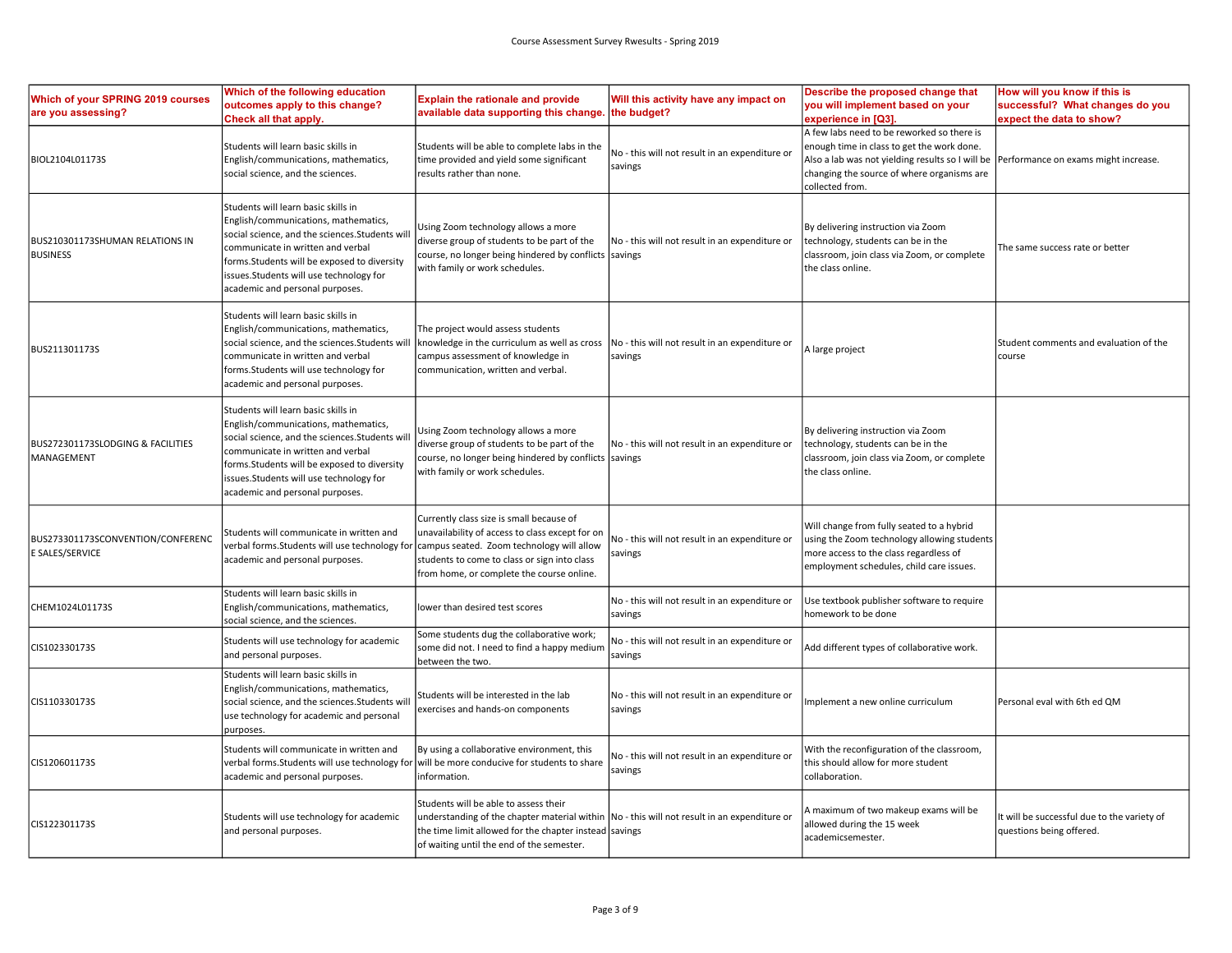| Which of your SPRING 2019 courses<br>are you assessing? | Which of the following education<br>outcomes apply to this change?<br>Check all that apply.                                                                                                                                                                                                                                             | <b>Explain the rationale and provide</b><br>available data supporting this change.                                                                                                                                                           | Will this activity have any impact on<br>the budget?      | Describe the proposed change that<br>you will implement based on your<br>experience in [Q3].                                                                    | How will you know if this is<br>successful? What changes do you<br>expect the data to show?                      |
|---------------------------------------------------------|-----------------------------------------------------------------------------------------------------------------------------------------------------------------------------------------------------------------------------------------------------------------------------------------------------------------------------------------|----------------------------------------------------------------------------------------------------------------------------------------------------------------------------------------------------------------------------------------------|-----------------------------------------------------------|-----------------------------------------------------------------------------------------------------------------------------------------------------------------|------------------------------------------------------------------------------------------------------------------|
| CIS131350173S                                           | Students will use technology for academic<br>and personal purposes.                                                                                                                                                                                                                                                                     | This will provide enough time for the<br>students to take exams multiple times until<br>the desired results are achieved.                                                                                                                    | No - this will not result in an expenditure or<br>savings | Extend the due dates on the practice<br>certification exams.                                                                                                    | improved standardized test (final exam)<br>scores                                                                |
| CIS150330173S                                           | Students will learn basic skills in<br>English/communications, mathematics,<br>social science, and the sciences.Students wi<br>communicate in written and verbal<br>forms.Students will use technology for<br>academic and personal purposes.                                                                                           | Right now it's too generic and isn't all that<br>appropriate for my programming degree<br>students.                                                                                                                                          | No - this will not result in an expenditure or<br>savings | I would like to make it more 'techy' and<br>throw in more about how operating systems<br>work rather than just showcase different<br>operating systems.         |                                                                                                                  |
| CIS231330173S                                           | Students will use technology for academic<br>and personal purposes.                                                                                                                                                                                                                                                                     | feel as if students are more engaged in the<br>final outcome of a project when they know it<br>will seen and graded by their peers.                                                                                                          | No - this will not result in an expenditure or<br>savings | I plan to add a presentation and peer grading<br>portion to one of the projects.                                                                                |                                                                                                                  |
| CIS235330173S                                           | Students will use technology for academic<br>and personal purposes.                                                                                                                                                                                                                                                                     | feel the exhibition/presentation portion of<br>the project will make the students more<br>vested in the project and it's final outcome.                                                                                                      | No - this will not result in an expenditure or<br>savings | I plan to make one of the projects an<br>extended multimedia project with exhibition<br>so students can practice a variety of the skills<br>they have attained. |                                                                                                                  |
| CIS243330173S                                           | Students will learn basic skills in<br>English/communications, mathematics,<br>social science, and the sciences. Students wi<br>communicate in written and verbal<br>forms. Students will use technology for<br>academic and personal purposes.                                                                                         | Students struggled to get through some of<br>the assignments because of the limitations of<br>the technology. They dug the hands on lab<br>work where they could work in groups or<br>consult with me, so, I'm going to add more of<br>that. | No - this will not result in an expenditure or<br>savings | Incorporate more lab work                                                                                                                                       |                                                                                                                  |
| CIS266350173S                                           | Students will use technology for academic<br>and personal purposes.                                                                                                                                                                                                                                                                     | expect students to put more effort into their<br>project if they also have to prepare a<br>presentation to their peers.                                                                                                                      | No - this will not result in an expenditure or<br>savings | I plan to add a presentation/peer grading<br>portion to the final project.                                                                                      | Better student engagement overall                                                                                |
| CIS267350173S                                           | Students will learn basic skills in<br>English/communications, mathematics,<br>social science, and the sciences. Students will<br>use technology for academic and personal<br>purposes                                                                                                                                                  | Students requested more cybersecurity<br>concepts and exercises instead of general<br>security concepts.                                                                                                                                     | No - this will not result in an expenditure or<br>savings | Changed to a free online curriculum with a<br>cybersecurity focus                                                                                               |                                                                                                                  |
| CIS280101173S, CIS280301173S                            | Students will learn basic skills in<br>English/communications, mathematics,<br>social science, and the sciences. Students will   This will provide more time with an<br>communicate in written and verbal<br>forms. Students will be exposed to diversity<br>issues.Students will use technology for<br>academic and personal purposes. | internship site to experience real-world<br>scenarios.                                                                                                                                                                                       | No - this will not result in an expenditure or<br>savings | By increasing to 3 credit hours, the student<br>will have 100 contact hours with the<br>internship site                                                         | expect attendance to be better during the<br>time frame in which the students will be<br>working on the project. |
| CPT010301173S                                           | Students will learn basic skills in<br>English/communications, mathematics,<br>social science, and the sciences.Students will<br>communicate in written and verbal forms.                                                                                                                                                               | Students that attended the in class activity<br>and actively participated performed better<br>on their exams than students that did not<br>attend.                                                                                           | No - this will not result in an expenditure or<br>savings | In addition to in class activities where<br>students work independently, I will add in<br>activities where they collaborate together as<br>la team.             | will have better attendance and test scores.                                                                     |
| CPT012302173S                                           | Students will communicate in written and<br>verbal forms.Students will be exposed to<br>diversity issues.                                                                                                                                                                                                                               | In order to expose students to diverse<br>situations and encourage them to<br>communicate more with their peers, I will<br>implement a group project during the<br>semester.                                                                 | No - this will not result in an expenditure or<br>savings | I plan on implementing group projects to<br>encourage in-class participation.                                                                                   | students more successful                                                                                         |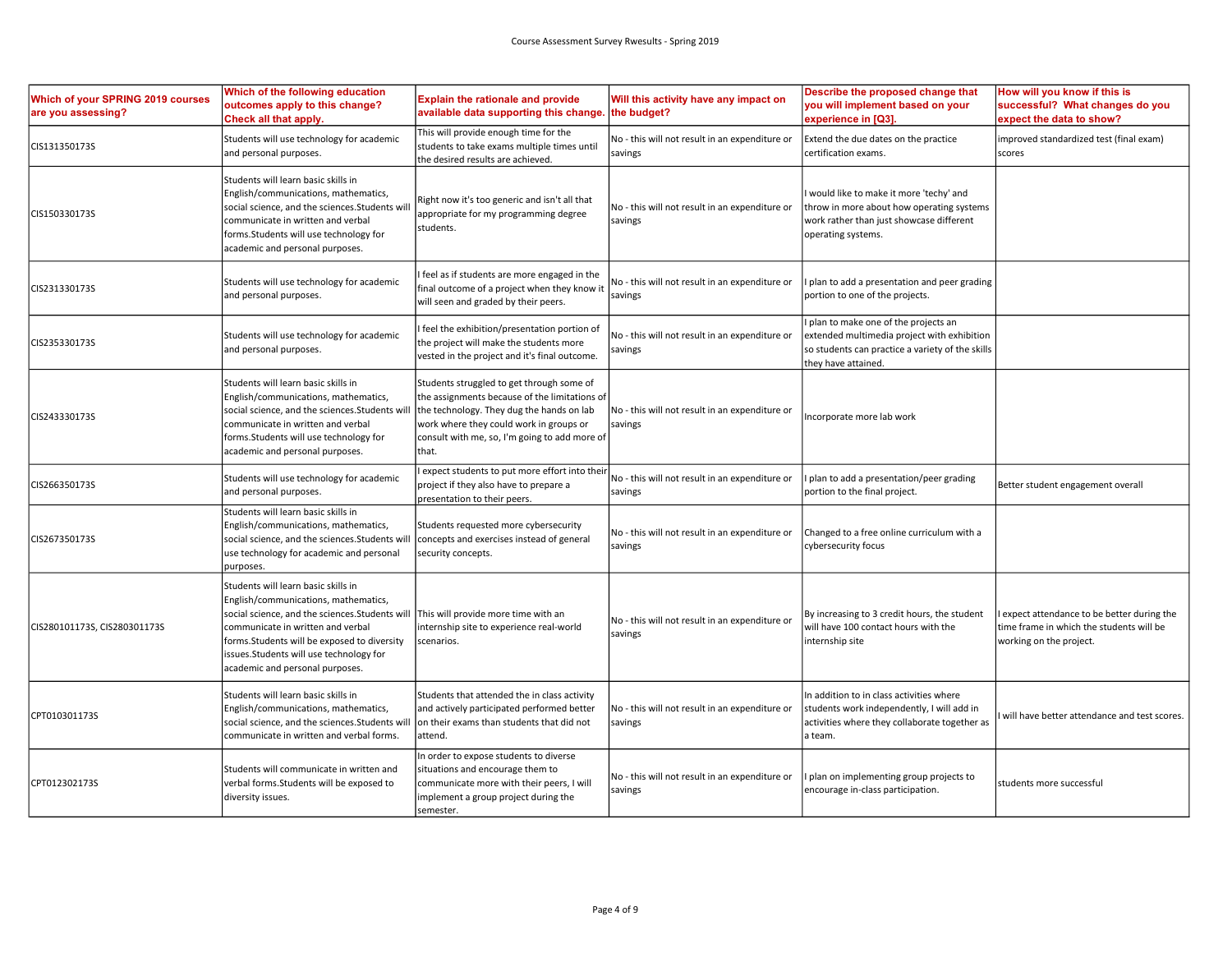| Which of your SPRING 2019 courses<br>are you assessing? | Which of the following education<br>outcomes apply to this change?<br>Check all that apply.                                                                                                                                                                                                     | <b>Explain the rationale and provide</b><br>available data supporting this change.                                                                                                                   | Will this activity have any impact on<br>the budget?      | Describe the proposed change that<br>you will implement based on your<br>experience in [Q3].                                                                                    | How will you know if this is<br>successful? What changes do you<br>expect the data to show?                                                                                                                    |
|---------------------------------------------------------|-------------------------------------------------------------------------------------------------------------------------------------------------------------------------------------------------------------------------------------------------------------------------------------------------|------------------------------------------------------------------------------------------------------------------------------------------------------------------------------------------------------|-----------------------------------------------------------|---------------------------------------------------------------------------------------------------------------------------------------------------------------------------------|----------------------------------------------------------------------------------------------------------------------------------------------------------------------------------------------------------------|
| CRJ102301173S                                           | Students will learn basic skills in<br>English/communications, mathematics,<br>social science, and the sciences.Students will<br>communicate in written and verbal<br>forms.Students will be exposed to diversity<br>issues.Students will use technology for<br>academic and personal purposes. |                                                                                                                                                                                                      | No - this will not result in an expenditure or<br>savings |                                                                                                                                                                                 |                                                                                                                                                                                                                |
| CRJ-2263 01 18/25                                       | Students will communicate in written and<br>verbal forms.                                                                                                                                                                                                                                       | Laws have changed                                                                                                                                                                                    | No - this will not result in an expenditure or<br>savings | Change text book to newer addition                                                                                                                                              | mproved test scores                                                                                                                                                                                            |
| ECON231350173S                                          | Students will use technology for academic<br>and personal purposes.                                                                                                                                                                                                                             | This will provide an additional reminder of<br>the assignments for the week, and make the<br>access to the discussion board more straight<br>forward                                                 | No - this will not result in an expenditure or<br>savings | The weekly assignments will be listed in each<br>week's folder, and a link to the discussion<br>board will be added in each week's folder                                       | Students will become more comfortable with<br>repair procedures on vehicles making them<br>more employable.                                                                                                    |
| EDU203301173S,EDU203302173S                             | Students will learn basic skills in<br>English/communications, mathematics,<br>social science, and the sciences.                                                                                                                                                                                | Last semester there was an attendance issue<br>and upon my end of year meeting with my<br>Dean, she suggested adding this policy.                                                                    | No - this will not result in an expenditure or<br>savings | am adding a policy of lowering a grade if<br>more than three absences.                                                                                                          | If the student knows which instrument he or<br>she needs to use to complete the task and is<br>looking up the information in their handbook<br>instead of asking me, then this will be a<br>major improvement. |
| EDU204330173S                                           | Students will be exposed to diversity issues.                                                                                                                                                                                                                                                   | It is imperative to show education majors the<br>true picture of exceptional children. Through<br>student feedback.                                                                                  | No - this will not result in an expenditure or<br>savings | To use more videos to try and expose<br>students to professionals in the field and<br>how to educate exceptional children.                                                      |                                                                                                                                                                                                                |
| EDU211301173S                                           | Students will be exposed to diversity issues                                                                                                                                                                                                                                                    | Teacher burn out is high and the more we<br>can get students out in the field, a clearer<br>picture they have of the responsibilities of<br>the job.                                                 | No - this will not result in an expenditure or<br>savings | would like to spend more time out in the<br>field with students observing testing and<br>working with students.                                                                 | The quality of the writing and improved test<br>scores.                                                                                                                                                        |
| EDU280301173S                                           | Students will use technology for academic<br>and personal purposes.                                                                                                                                                                                                                             | Area schools use MacBooks and<br>Chromebooks. Through an earlier grant, we<br>received Chromebooks. By adding the<br>MacBooks, we will be able to more<br>adequately prepare students for the field. | No - this will not result in an expenditure or<br>savings | Through a grant we have received MacBooks<br>to incorporate in the Education Technology<br>course. I will be adding Mac lessons to the<br>course.                               | Students have the opportunity to take other<br>classes in more time slots.                                                                                                                                     |
| EMT1007L01173S PAR211301173S                            | Students will be exposed to diversity<br>issues.Students will use technology for<br>academic and personal purposes.                                                                                                                                                                             | had students that completed the course<br>with a "B" average that did not make a 75%<br>on the final test which disqualified them to<br>successfully complete the course.                            | No - this will not result in an expenditure or<br>savings | am increasing the weight of my tests and<br>have a clear definition of what must be done<br>to complete the course. Also, I will have my<br>classtime and lab better organized. | less student miss lab and better attendance<br>equals more success in the course                                                                                                                               |
| ENG100301173S                                           | Students will learn basic skills in<br>English/communications, mathematics,<br>social science, and the sciences. Students will<br>communicate in written and verbal<br>forms.Students will be exposed to diversity<br>ssues.Students will use technology for<br>academic and personal purposes. | Student improvement is shown when<br>assignments seem more relevant.                                                                                                                                 | No - this will not result in an expenditure or<br>savings | Shorter assignments based in real life<br>applications/critical thinking                                                                                                        | Students's knowledge of the terms will<br>improve. Grades in this area and retention of<br>terms throughout the course.                                                                                        |
| ENG100303173S, ENG100304173S                            | Students will learn basic skills in<br>English/communications, mathematics,<br>social science, and the sciences.Students wil<br>communicate in written and verbal<br>forms. Students will use technology for<br>academic and personal purposes.                                                 | Students enjoy different learning<br>methodologies. I do not use a lot of visuals<br>and believe it will enhance my material.                                                                        | No - this will not result in an expenditure or<br>savings | think I am going to try to use more Youtube<br>videos that explain grammar. I will then<br>explain what we have watched.                                                        | no change                                                                                                                                                                                                      |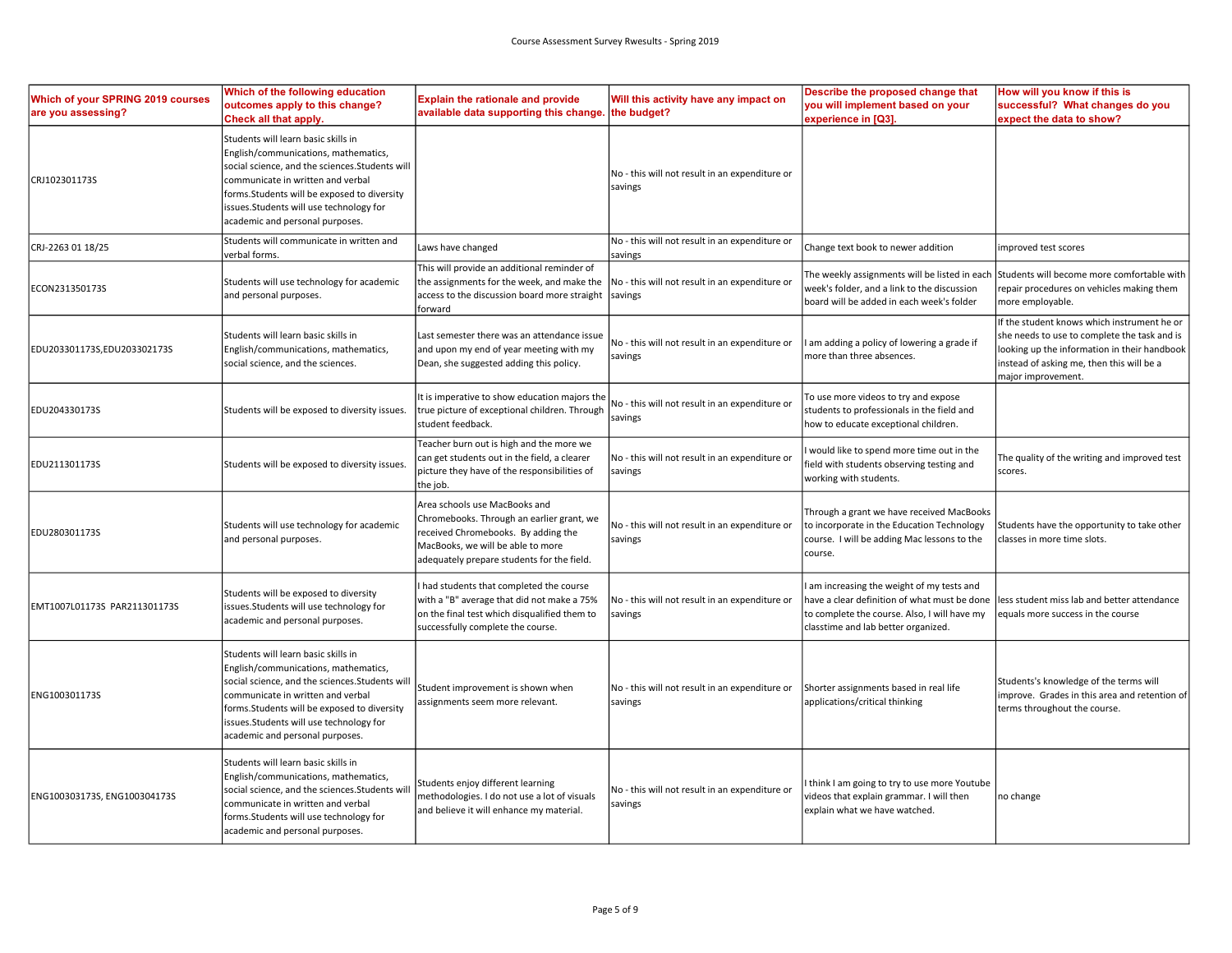| Which of your SPRING 2019 courses<br>are you assessing? | Which of the following education<br>outcomes apply to this change?<br>Check all that apply.                                                                                                                                                                                                       | <b>Explain the rationale and provide</b><br>available data supporting this change.                                                                                                                                                                                                                                                                                                                                                                                                                                                                                                                                                                                                                                                                                                                                                | Will this activity have any impact on<br>the budget?      | Describe the proposed change that<br>you will implement based on your<br>experience in [Q3].                                                       | How will you know if this is<br>successful? What changes do you<br>expect the data to show?                                                                                                          |
|---------------------------------------------------------|---------------------------------------------------------------------------------------------------------------------------------------------------------------------------------------------------------------------------------------------------------------------------------------------------|-----------------------------------------------------------------------------------------------------------------------------------------------------------------------------------------------------------------------------------------------------------------------------------------------------------------------------------------------------------------------------------------------------------------------------------------------------------------------------------------------------------------------------------------------------------------------------------------------------------------------------------------------------------------------------------------------------------------------------------------------------------------------------------------------------------------------------------|-----------------------------------------------------------|----------------------------------------------------------------------------------------------------------------------------------------------------|------------------------------------------------------------------------------------------------------------------------------------------------------------------------------------------------------|
| ENG101302173S                                           | Students will learn basic skills in<br>English/communications, mathematics,<br>social science, and the sciences.Students wil<br>communicate in written and verbal<br>forms. Students will be exposed to diversity<br>issues.Students will use technology for<br>academic and personal purposes.   | Students seem to be more invested in<br>writings with real world applications.                                                                                                                                                                                                                                                                                                                                                                                                                                                                                                                                                                                                                                                                                                                                                    | No - this will not result in an expenditure or<br>savings | More relevant and shorter writing<br>assignments                                                                                                   | Improvement on assignments.                                                                                                                                                                          |
| ENG101350173S                                           | Students will communicate in written and<br>verbal forms. Students will be exposed to<br>diversity issues. Students will use technology<br>for academic and personal purposes.                                                                                                                    | n/a                                                                                                                                                                                                                                                                                                                                                                                                                                                                                                                                                                                                                                                                                                                                                                                                                               | No - this will not result in an expenditure or<br>savings | Please see 6th ed QM                                                                                                                               | Improvement                                                                                                                                                                                          |
| ENG101353173H                                           | Students will learn basic skills in<br>English/communications, mathematics,<br>social science, and the sciences.Students wi<br>communicate in written and verbal<br>forms. Students will be exposed to diversity<br>issues.Students will use technology for<br>academic and personal purposes.    | High school students spent less time<br>engaging in the course content, two students<br>attempted to negotiate course grades<br>instead of offering to rewrite papers to<br>improve performance, two students were<br>caught blatantly cheating, and one student<br>only submitted five assignments (or so) the<br>entire semester. These students were not<br>prepared for concurrent enrollment and may<br>have thought the course would be easier<br>than other courses. By including a group<br>meeting at the beginning, middle, and end of<br>the course(scheduled based on student<br>schedule and availability), students would be<br>able to receive additional support in<br>developing helpful behaviors for college.<br>These students are smart, hard working, and<br>they care - They just need additional support. | No - this will not result in an expenditure or<br>savings | Including a synchronous initial, mid, and end-<br>of-course meeting online would help the<br>students communicate and discuss needs<br>and issues. | Compare to previous text books                                                                                                                                                                       |
| ENG201301173S ENG201302173S                             | Students will learn basic skills in<br>English/communications, mathematics,<br>social science, and the sciences. Students will<br>communicate in written and verbal<br>forms. Students will be exposed to diversity<br>issues.Students will use technology for<br>academic and personal purposes. | no change                                                                                                                                                                                                                                                                                                                                                                                                                                                                                                                                                                                                                                                                                                                                                                                                                         | No - this will not result in an expenditure or<br>savings | no change                                                                                                                                          |                                                                                                                                                                                                      |
| GEOG110350173S                                          | Students will learn basic skills in<br>English/communications, mathematics,<br>social science, and the sciences.                                                                                                                                                                                  | Discussion boards will improve writing,<br>communication, and critical thinking skills.                                                                                                                                                                                                                                                                                                                                                                                                                                                                                                                                                                                                                                                                                                                                           | No - this will not result in an expenditure or<br>savings | Will continue to implement and improve<br>discussion boards                                                                                        | A main indicator will be observation of<br>grades, automotive staff and faculty notes,<br>student feedback of satisfaction in the<br>program, and information from the<br>employers of our students. |
| HIST101301173S, HIST102301173S,<br>HIST288301173S       | Students will communicate in written and<br>verbal forms.                                                                                                                                                                                                                                         | will promote critical, verbal, and writing<br>thinking skills                                                                                                                                                                                                                                                                                                                                                                                                                                                                                                                                                                                                                                                                                                                                                                     | No - this will not result in an expenditure or<br>savings | attempt to incorporate more group<br>discussions                                                                                                   | Increase in student engagement and<br>evaluation of the lab exercises.                                                                                                                               |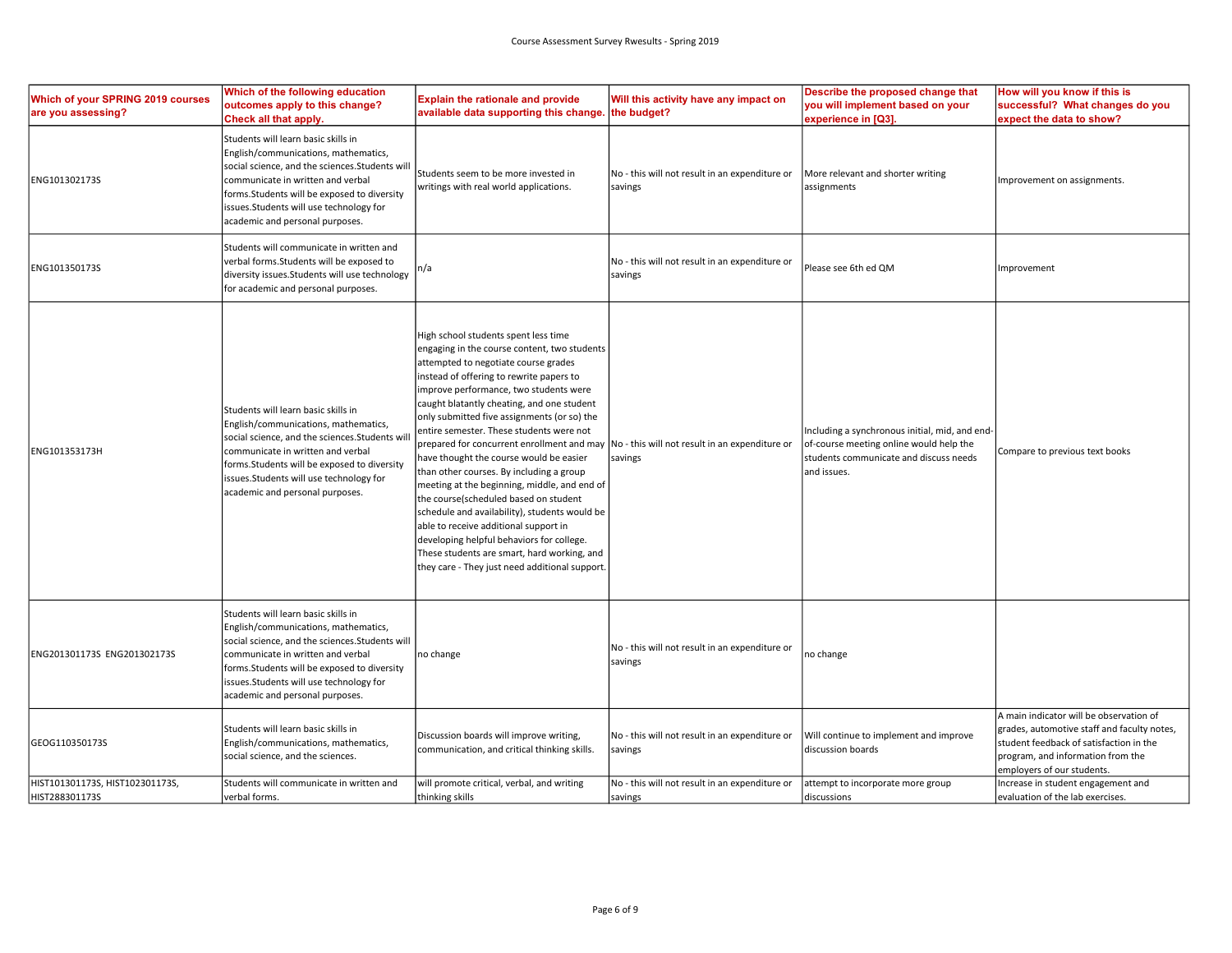| Which of your SPRING 2019 courses<br>are you assessing?         | Which of the following education<br>outcomes apply to this change?<br>Check all that apply.                                                                                                                                                                                                    | <b>Explain the rationale and provide</b><br>available data supporting this change. the budget?                                                                                                                                                                                                                                        | Will this activity have any impact on                     | Describe the proposed change that<br>you will implement based on your<br>experience in [Q3].                                                                | How will you know if this is<br>successful? What changes do you<br>expect the data to show? |
|-----------------------------------------------------------------|------------------------------------------------------------------------------------------------------------------------------------------------------------------------------------------------------------------------------------------------------------------------------------------------|---------------------------------------------------------------------------------------------------------------------------------------------------------------------------------------------------------------------------------------------------------------------------------------------------------------------------------------|-----------------------------------------------------------|-------------------------------------------------------------------------------------------------------------------------------------------------------------|---------------------------------------------------------------------------------------------|
| HIST276302173S                                                  | Students will learn basic skills in<br>English/communications, mathematics,<br>social science, and the sciences.Students will<br>communicate in written and verbal<br>forms. Students will be exposed to diversity<br>issues.                                                                  | To give students more exposure to the<br>material                                                                                                                                                                                                                                                                                     | No - this will not result in an expenditure or<br>savings | Exams will contain more diverse questions.                                                                                                                  | Retention rates will be impacted and student<br>engagement and interest will improve.       |
| HLT220330163S                                                   | Students will learn basic skills in<br>English/communications, mathematics,<br>social science, and the sciences.Students wil<br>communicate in written and verbal<br>forms.Students will use technology for<br>academic and personal purposes.                                                 | In a hybrid class, we already have many<br>discussions in the classroom. I feel that<br>assigning discussion assignments online is<br>over kill                                                                                                                                                                                       | No - this will not result in an expenditure or<br>savings | Replace discussion board assignments with<br>lab/project assignments.                                                                                       | Evaluations from employers and students.                                                    |
| HOSP171301173SFOOD AND BEVERAGE<br><b>OPERATIONS</b>            | Students will learn basic skills in<br>English/communications, mathematics,<br>social science, and the sciences.Students wi<br>communicate in written and verbal<br>forms. Students will be exposed to diversity<br>issues.Students will use technology for<br>academic and personal purposes. | Using Zoom technology allows a more<br>diverse group of students to be part of the<br>course, no longer being hindered by conflicts savings<br>with family or work schedules.                                                                                                                                                         | No - this will not result in an expenditure or            | Delivering instruction via Zoom technology<br>allows students to be face to face, join class<br>via Zoom, or complete the class online.                     | Students grades will improve and they be<br>prepared for the industry certification exam.   |
| HOSP220301173SMARKETING FOR<br><b>TOURISM &amp; HOSPITALITY</b> | Students will learn basic skills in<br>English/communications, mathematics,<br>social science, and the sciences.Students wi<br>communicate in written and verbal<br>forms. Students will be exposed to diversity<br>issues.Students will use technology for<br>academic and personal purposes. | Using Zoom technology allows a more<br>diverse group of students to be part of the<br>course, no longer being hindered by conflicts savings<br>with family or work schedules.                                                                                                                                                         | No - this will not result in an expenditure or            | By delivering instruction via Zoom<br>technology, students can be in the<br>classroom, join class via Zoom, or complete<br>the class online.                | Grades will improve.                                                                        |
| HSA201301178T, HSA201315173H,<br>HSA201330173S, HSA201350173S   | Students will communicate in written and<br>verbal forms.                                                                                                                                                                                                                                      | Should be easier to grade with a single<br>submission and simplified rubric, save time<br>looking for due dates vs submission dates,<br>have one consistent due date rather than 2<br>due dates (one for initial post and one for<br>second post)                                                                                     | No - this will not result in an expenditure or<br>savings | Change written assignment from a discussion<br>board submission to a single assignment type N/A<br>submission.                                              |                                                                                             |
| LPN1305L01173S                                                  | Students will use technology for academic<br>and personal purposes.                                                                                                                                                                                                                            | Students learn through modalities of<br>listening and actual doing.                                                                                                                                                                                                                                                                   | No - this will not result in an expenditure or<br>savings | I would like to teach Foundations in a more<br>hands on approach. I would like access to<br>one of the manikens of low fidelity to teach<br>the skills.     | Increased enrollments in course, as well as,<br>successful completion by student.           |
| MACH200801173S                                                  | Students will use technology for academic<br>and personal purposes.                                                                                                                                                                                                                            | Students leaving this program will gain<br>knowledge in the classroom that they<br>normally would gain on the job. This way it<br>will give the student some experience with<br>each instrument and teach the student<br>where to go in their machinist handbook to<br>find the math formulas needed to complete<br>the task at hand. | No - this will not result in an expenditure or<br>savings | assign lab exercises that will be designed<br>around using more math and applying that<br>math to other machining instruments to<br>complete lab exercises. |                                                                                             |
| MATH000303173S                                                  | Students will learn basic skills in<br>English/communications, mathematics,<br>social science, and the sciences.                                                                                                                                                                               | The success rate in the class was 61%                                                                                                                                                                                                                                                                                                 | No - this will not result in an expenditure or<br>savings | No change                                                                                                                                                   |                                                                                             |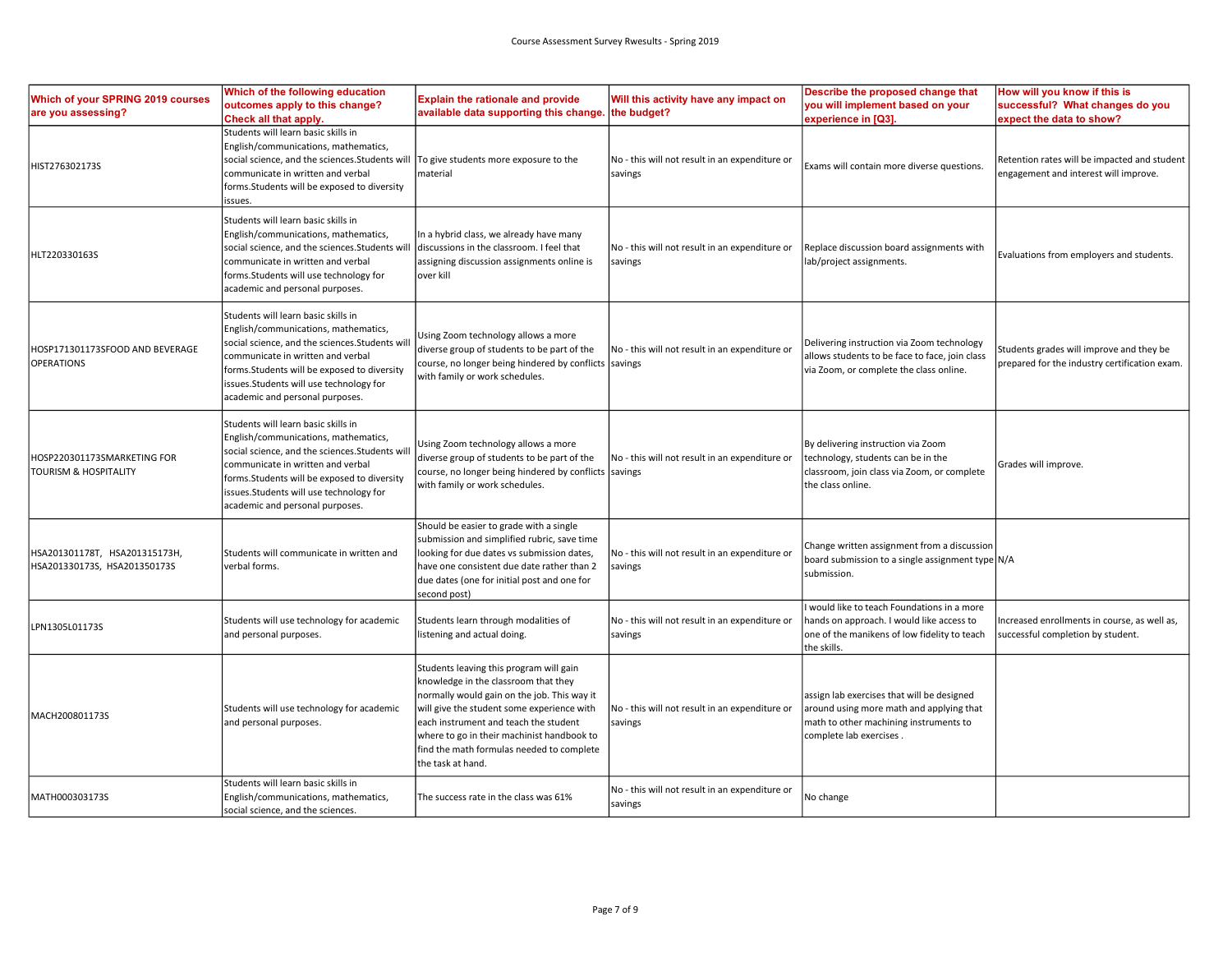| Which of your SPRING 2019 courses<br>are you assessing? | Which of the following education<br>outcomes apply to this change?<br>Check all that apply.                                                                                                                                  | <b>Explain the rationale and provide</b><br>available data supporting this change.                                                                                        | Will this activity have any impact on<br>the budget?      | Describe the proposed change that<br>you will implement based on your<br>experience in [Q3].                                                                                | How will you know if this is<br>successful? What changes do you<br>expect the data to show?                                                                                                                                                        |
|---------------------------------------------------------|------------------------------------------------------------------------------------------------------------------------------------------------------------------------------------------------------------------------------|---------------------------------------------------------------------------------------------------------------------------------------------------------------------------|-----------------------------------------------------------|-----------------------------------------------------------------------------------------------------------------------------------------------------------------------------|----------------------------------------------------------------------------------------------------------------------------------------------------------------------------------------------------------------------------------------------------|
| MATH010301173S                                          | Students will learn basic skills in<br>English/communications, mathematics,<br>social science, and the sciences.                                                                                                             | We had good success with this text before<br>and we will be looking for better success now<br>that we are going back to it.                                               | No - this will not result in an expenditure or<br>savings | The text that we will be going back to is much<br>better than what we were using.                                                                                           | Hopefully, the increased method of<br>delivering this course will increase<br>enrollment.                                                                                                                                                          |
| MATH010306177T                                          | Students will learn basic skills in<br>English/communications, mathematics,<br>social science, and the sciences.                                                                                                             | None. We need to gather more data on the<br>success of 7 week courses without changing<br>any factors.                                                                    | No - this will not result in an expenditure or<br>savings | None. We need to gather more data on the<br>success of 7 week courses without changing<br>any factors.                                                                      | The students true knowledge of the material<br>will be evident in real time during the course,<br>resulting in a better informed student that<br>can make appropriate changes to study<br>habits and better informed decisions by the<br>students. |
| MATH102301173S                                          | Students will learn basic skills in<br>English/communications, mathematics,<br>social science, and the sciences.                                                                                                             | went from a 64% success rate to 34%<br>success rate                                                                                                                       | No - this will not result in an expenditure or<br>savings | The text book will be changed to the former<br>text. It was an excellent book and there was<br>very good success                                                            | Same success, if not better, as previous<br>students.                                                                                                                                                                                              |
| MATH102303173S                                          | Students will learn basic skills in<br>English/communications, mathematics,<br>social science, and the sciences.                                                                                                             | We liked the book better                                                                                                                                                  | No - this will not result in an expenditure or<br>savings | Switching back to the Blitzer college Algebra<br>text.                                                                                                                      | Better attendance and participation                                                                                                                                                                                                                |
| MATH102304178T                                          | Students will learn basic skills in<br>English/communications, mathematics,<br>social science, and the sciences.                                                                                                             | am not changing anything because the<br>department needs to collect more data on<br>the success of the student in 7 week classes<br>without changing any outside factors. | No - this will not result in an expenditure or<br>savings | I am not changing anything because the<br>department needs to collect more data on<br>the success of the student in 7 week classes<br>without changing any outside factors. | Higher rate of completed assignments<br>submitted.                                                                                                                                                                                                 |
| MATH102401173S                                          | Students will learn basic skills in<br>English/communications, mathematics,<br>social science, and the sciences.                                                                                                             | Again, from 83% to 33% success rate. This<br>should greatly improve the success rate                                                                                      | No - this will not result in an expenditure or<br>savings | We are going back to the "old" but excellent<br>text book and I am going back to the 4 day a<br>week presentation format                                                    | plan to talk with students during the final<br>critique to see if this change had more<br>positive or negative effects.                                                                                                                            |
| MATH110301173S                                          | Students will learn basic skills in<br>English/communications, mathematics,<br>social science, and the sciences.                                                                                                             | Had a success rate of 73% and most of the<br>unsuccess was from withdrawal of students.                                                                                   | No - this will not result in an expenditure or<br>savings | There is no change                                                                                                                                                          | will talk with students to gauge their<br>reaction to the project outcomes.                                                                                                                                                                        |
| MATH214301173S                                          | Students will learn basic skills in<br>English/communications, mathematics,<br>social science, and the sciences.                                                                                                             | I didn't like the text book                                                                                                                                               | No - this will not result in an expenditure or<br>savings | Different Book                                                                                                                                                              | expect student injuries to be minimal and<br>equipment damage to be minimal.                                                                                                                                                                       |
| MATH214302173S                                          | Students will learn basic skills in<br>English/communications, mathematics,<br>social science, and the sciences.                                                                                                             | The success rate for this class runs better<br>than 60% and most of the unsuccess is due to<br>drops                                                                      | No - this will not result in an expenditure or<br>savings | No change                                                                                                                                                                   | Because it has worked in the previous years<br>and the pass rate has remained high.                                                                                                                                                                |
| PE100201162S                                            | Students will learn basic skills in<br>English/communications, mathematics,<br>social science, and the sciences. Students wi<br>communicate in written and verbal<br>forms. Students will be exposed to diversity<br>issues. | Supplemental video clips can be embedded<br>into Powerpoint which helps my lectures.<br>ELMO does not have this capability.                                               | No - this will not result in an expenditure or<br>savings | Change ELMO presentations to Powerpoint                                                                                                                                     | Grades may be affected, and there will be<br>less borderline passing students.                                                                                                                                                                     |
| POSC210350173                                           | Students will use technology for academic<br>and personal purposes.                                                                                                                                                          | Students learn from a variety of delivery<br>methods. I think this will enhance their<br>understand of the material when reading on<br>their own.                         | No - this will not result in an expenditure or<br>savings | I will use YouTude to link lecture videos with<br>close caption to the course.                                                                                              | Overall student grades as well as the number<br>of questions received from students.                                                                                                                                                               |
| RN 2119 - Nursing Theory I                              | Students will learn basic skills in<br>English/communications, mathematics,<br>social science, and the sciences.                                                                                                             | Improved final test scores.                                                                                                                                               | No - this will not result in an expenditure or<br>savings | Less lecture and more group activities. Pre-<br>lecture quiz before class to evaluate self-<br>learning. Student-centered activities<br>(flipping the classroom).           | Student grades should improve and will have<br>better attendance rates when labs are<br>required to be turned in before class is over.                                                                                                             |